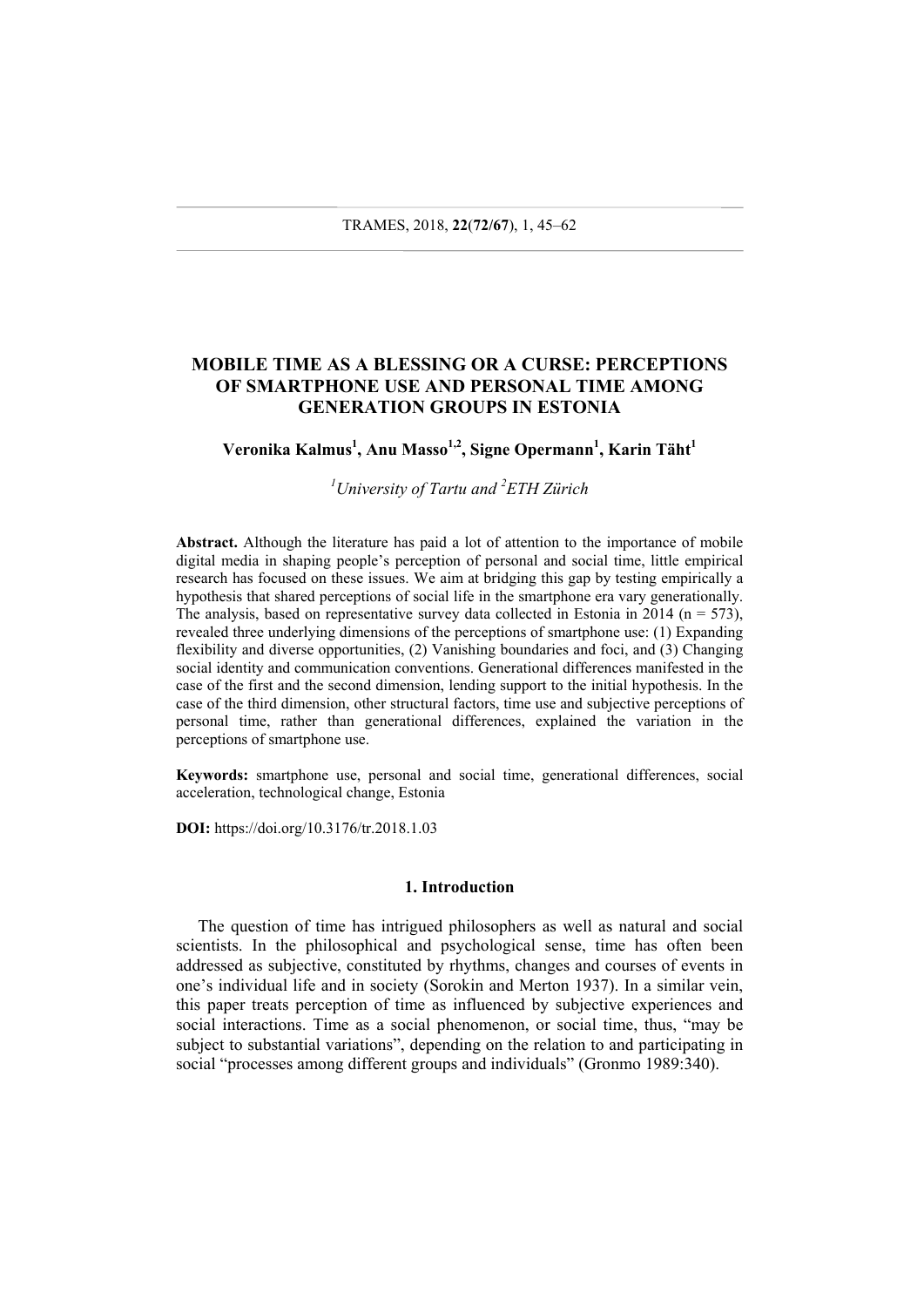In social sciences, the ontological problems of social time (and space), and their interconnectedness with social imaginaries and the related concepts became important already in the classic works of social constructivism in the 1970s. A new turn in this area was proposed by theorists of the information society interested in fundamental changes in spatial and temporal organization of the world induced by the penetration of digital technologies in all spheres of the global network society (Castells 1996, Lash 2002). Recent theoretical elaborations have focused on problems related to acceleration of social time, time-space compression and (de)synchronization, offering models and critical insights concerning social, psychological and political implications of the speeding up of these processes, reaching beyond the capacity of human control and self-regulation (Adam 2003, Mückenberger 2011, Rosa 2005, Scheuerman 2009).

A rapid advancement and diffusion of mobile media technologies is considered as an evolution and intensification of the speeding-up processes that started to gather momentum in an earlier internet era of desktops. Smartphones, in particular, have become almost indispensable and emblematic communicational devices of contemporary modernity<sup>1</sup>. Theoretical literature has paid attention to the importance of mobile digital media in shaping people's perception of personal and social time, and in moulding the patterns and rhythms of their everyday lives. Ben Agger (2011) has claimed that "smartphoning creates a kind of 'iTime' that challenges the pre-internet boundaries between public and private, communal and individual, day and night, work and leisure, space and time" (Agger 2011:120). Empirical studies in the field of neuroscience have shown that changes in time perception in the new technological era may happen due to changes in cognitive control. For instance, media multitasking tends to lead to a distinct cognitive approach to fundamental information processing (Ophir et al. 2009). Educational and clinical psychologists, too, have dedicated much attention to smartphone overuse: scales for measuring internet and smartphone addiction have been designed and adapted into many languages (see, e.g., Kwon et al. 2013, Rozgonjuk et al. 2016). Evidence demonstrates that smartphone overuse is related to psychological problems such as depression, anxiety, and sleeping disorders (BinDhim et al. 2014).

Beyond neuroscience, psychology, and media multitasking studies (see Székely 2015) little empirical research has focused on subjectively perceived changes in human lives in the smartphone era. Agger (2011), furthermore, has called for analysing these changes dialectically – in terms of upsides and downsides, the potential for further change, and inter-generational differences. He envisions a huge generational divide in social imaginaries of 'iTime': while elders view it as a nightmare of 'limitless accessibility and manic connectivity', kids of today – the 'iPhone generation' in Agger's terminology – experience this time as normal.

This paper aims to contribute to filling the gap in literature by presenting a multidimensional analysis of people's imaginaries of digital media technologies, particularly smartphones, and the relationships between those imaginaries and

l 1

The number of global mobile devices and connections has grown in 2016 to 8.0 billion, and by 2021 there will be 1.5 mobile-connected devices per capita (Cisco VNI 2017).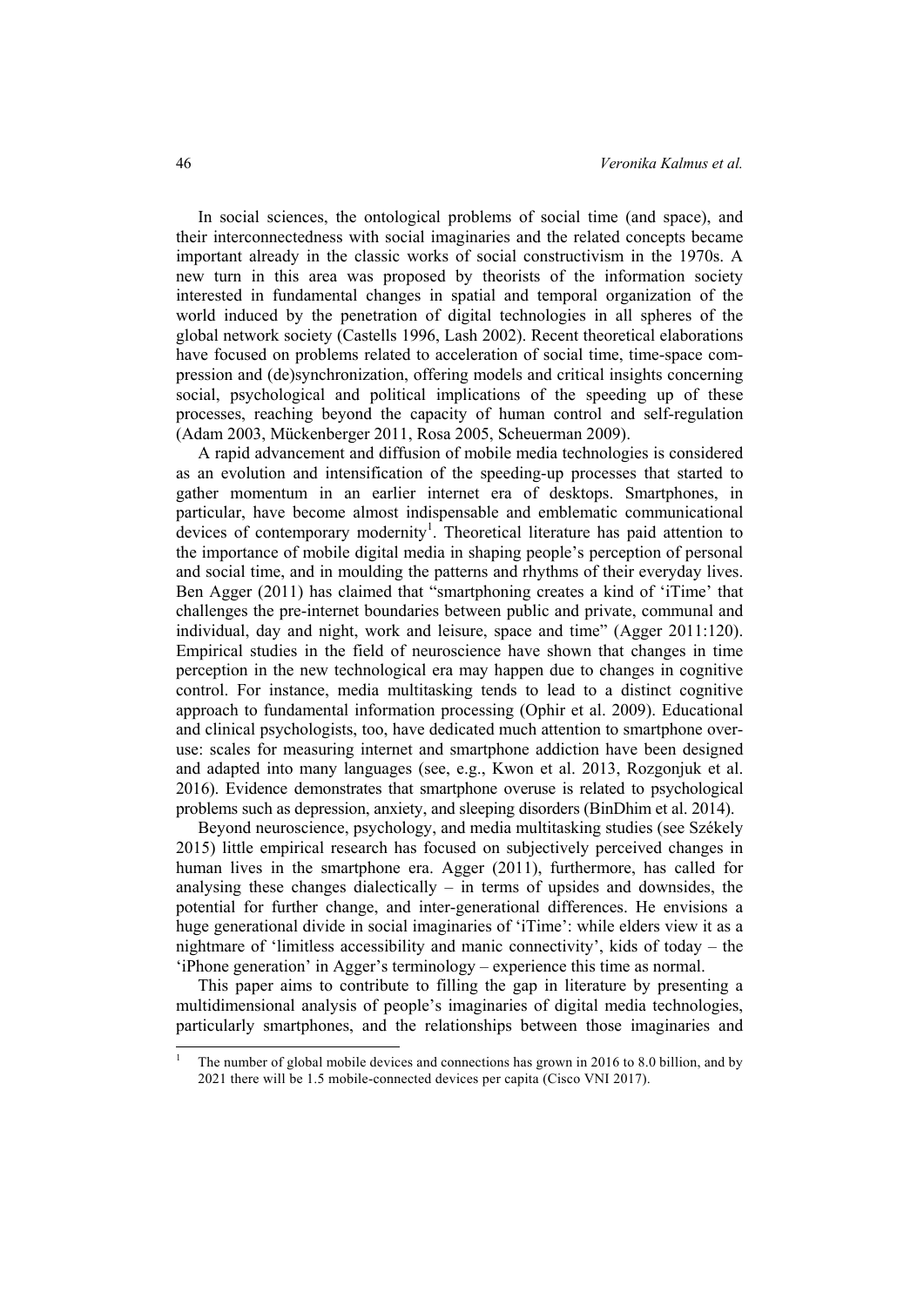personal perception and use of time. Specifically, the paper represents an original endeavour to test empirically Agger's (2011) thesis that social imaginaries of normal social life in the smartphone era vary generationally. To build a sufficiently broad conceptual framework for this task, we apply interdisciplinary insights from sociology, media and communication studies, and psychology. The theoretical framework of the paper first introduces conceptualizations of changing time regimes of the late modernity (including the 'acceleration' syndrome, Rosa 2013), and outlines changes in the paradigm of mobility, and the emergence of 'mobile time' or 'iTime'(Agger 2011). Subsequently we give an overview of the main theoretical perspectives and previous studies on the functions of mobile technology in social life, and state the rationale for inter-generational analysis by presenting the concepts of 'generational time' (Corsten 1999) and 'media generations' (Bolin 2014).

### *1.1. Changing time regimes of the late modernity*

A thorough change in the perception of time (and space) has been brought about in today's late modern conditions (Giddens 1991) by the developments related to the 'information society' or 'network society' (Castells 1996, Lash 2002) and the use of increasingly advanced communication technologies. The rapid development and wide availability of mobile devices has made technology use a much more individual phenomenon than it used to be (Ling and Campbell 2008), and has broadened and redefined the dimensions of time and space in a new way.

Behind these changes is not merely high-tech advancement, as the purpose of technologies is not only to transmit information and messages. Various value- and experience-related factors of technologies shape the lifeworld of individuals (Askegaard 2010), and modify time and space relations and structures (see, for example, Hassan 2009; Rosa 2013, Tomlinson 2007). According to Hartmut Rosa (2013), postmodern Western societies are largely characterised by the 'acceleration' syndrome, which is expressed in various symptoms. The process of mechanical acceleration, today associated particularly with the digital developments, began in the 19th century in conjunction with industrialization. It was closely related to another process defined as time-space convergence or compression (Harvey 1990, Janelle 1969), by which, among other things, distant places across the world become much more effectively accessible, due to the development of transportation (Warf 2008).

Such macro-processes of acceleration lead to a rising pace of life. According to Rosa (2013), although technological development should favour a quicker completion of tasks, and therefore give users more free time, this is increasingly questionable. One of the reasons of this paradox is that the culture of acceleration urges people to take maximum advantage of the opportunities offered by contemporary life, and use their entire time in this pursuit. They are driven and often pressurised by the goal of living life to the fullest each day. This aim turns lives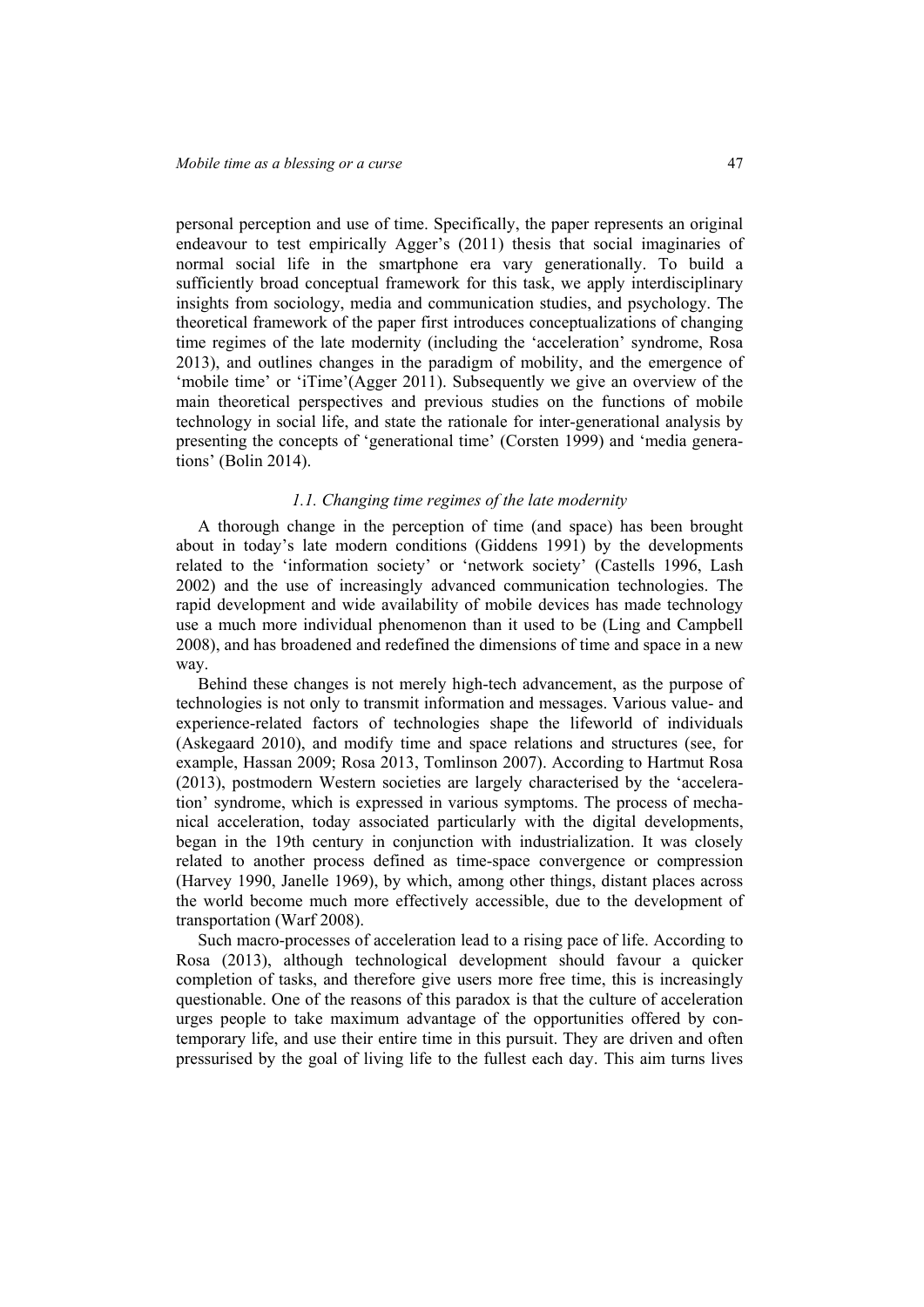into a competition in doing faster and more, and often doing several things simultaneously, that is, multitasking. This, in turn, may lead to a serious time shortage, or 'temporal mismatch' or 'asynchronicity' with surroundings. Therefore, the continuously accelerating society does not only move toward incessant progress due to the technological advancements, but results also in more complexity.

### *1.2. Mobile time*

The mobile media and smartphone technology are tightly related to the mode of mobility and its relation to communication. Changes in the paradigm of mobility, referring to socio-geographic dynamics in urban spaces, have aptly been discussed in Mimi Scheller's and John Urry's work (2006) on 'new mobilities'. They emphasise the "constitutive role of movement" within social practices and various relationships that "involve diverse connections, sometimes at a distance, sometimes face-to-face" (Scheller and Urry 2016:11).

Indisputably, the newest technological media have revolutionized the entire understanding of connectivity, boundaries and mobility (Dholakia et al. 2015). Mobile and smart devices not merely opened new possibilities for greater mobility and flexibility in space and time; they have become 'ingrained into social life' (Westlund 2014:135) in a way no previous medium has been able to do before.

In distinguishing features of 'smart' mobile devices compared to their predecessors, Agger (2011) has proposed that the smartphone has an ability to change 'normal time' to 'iTime'. In this sphere of 'boundaryless mobile time' or 'iTime' (differently from 'immobile time' in the pre-cable TV, pre-internet or pre-digital era), one is increasingly expected to be always networked. There is, thus, no downtime on the one hand, while paradoxically, time is frozen in the present on the other as the 'eternal present' rules (Agger 2011:133). As described by Agger, the simultaneous (interlinked and combined) performance of several different activities and work processes is favoured in a constructed 'iLife'. Living and interacting in such mobile time regime needs to be addressed in its own terms.

### *1.3. Studying the functions of mobile technology in social life*

The transformation of time and challenges of structuring personal and social life within the context of the all-present use of mobile technology and smart devices can largely be seen through the perspective of Manuel Castells and his coauthors who discuss the new meaning of time that emerges from the "desequencing of social interaction, either by compression of time or by random ordering of the moments of the sequence" (Castells et al. 2007:172). Similarly, space organizes itself around 'flows' of "simultaneous social interaction at a distance by networking communication" (ibid.), not being related to any particular place but to the relationships constructed in and around communication. Therefore, time and space are "utilized for their ability to support networked flows" (Campbell and Ling 2010:251), for instance, using mobile technologies that have increasingly become a "structural element in society" (Ling 2014:37). Ling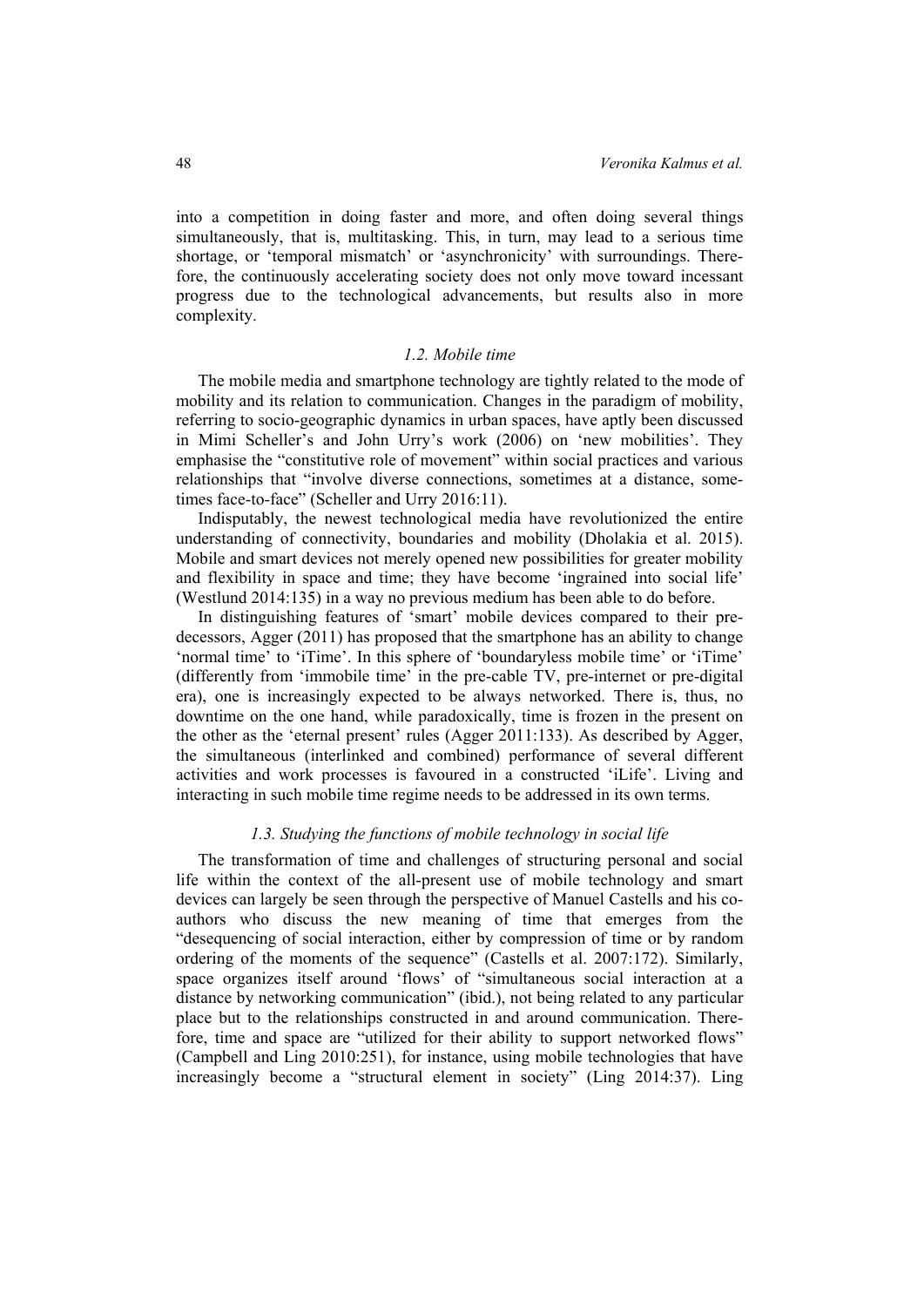elaborates on how "the strict time-space coordination paradigm of the pre-mobile era has been replaced with the more iterative microcoordination whereby it structures interaction" (ibid.) as part of people's social interplay with others and with the surroundings.

Mobile media research has also used the theories of domestication of technologies (see, for example, Haddon 2004, Hartmann 2013, Hjorth 2009 Silverstone and Haddon 1996). According to the domestication approach, developed already in the 1980s, emerging technologies are integrated into the home and everyday life, and therefore promote the meaning-making around technologies or elaborate the rituals or social relations taking place in relation to the media technologies (Hartmann 2013). In the context of this article, two aspects as highlighted by Hartmann (2013:45) are relevant: firstly, the problem of combining "public and private routines in the time-related appropriation aspects", and secondly, users as agents of various changes (e.g. processes of social arrangements, see also Boczkowski and Lievrouw 2008). Furthermore, Vincent and Fortunati (2014:316) suggest that "The mobile phone becomes an expression of the user's emotional identity and the mobile phone itself becomes the repository of the content and functionality that is the trigger for electronic emotions".

Therefore, differently from previous technologies, mobile media such as smart phones have their special features, demonstrating a shift towards individual use of mobile technology for one's own purposes and not merely for interpersonal interaction. Ling and Campbell (2010) emphasise that the change in the organization of the individual lives occurs due to the growing ability to keep a wearable device always near and ready for use when moving between the locations. Furthermore, as Mizuko Ito and others (2010) show, many smart phone users tend to wrap themselves in a 'cocoon-like micro-environment' where they can be alone and connected at the same time, no matter where they happen to be  $-$  in private, semi-private or public areas. In such way, they colonise shared public and personal spaces, while creating their 'own time and space' among co-present others.

Besides changing the ways of interactions and individual practices, the smartphone use has a potential to change the organization of the individuals' time management and perception (Thulin and Vilhelmson 2010). While the flexibility and multifunctionality are often seen as an advantage, using mobile technology has also its drawbacks. Some studies (Thulin and Vilhelmson 2010) have shown that the raising unpunctuality may be one of the negative outcomes of the growing flexibility and availability in communication. Other studies have indicated that daily activities become increasingly fragmented in both time and space (Sullivan and Gershuny 2001) and under growing time pressure, especially due to the communication pressure and lack of non-communicative time during the day (Green 2002, Ling 2004).

Studies in the field of psychology have also demonstrated both negative and positive aspects related to the use of communication technologies. For instance, Ophir with colleagues (2009) demonstrated that heavy media multitaskers have difficulties in filtering out irrelevant stimuli in their environment and, thus, may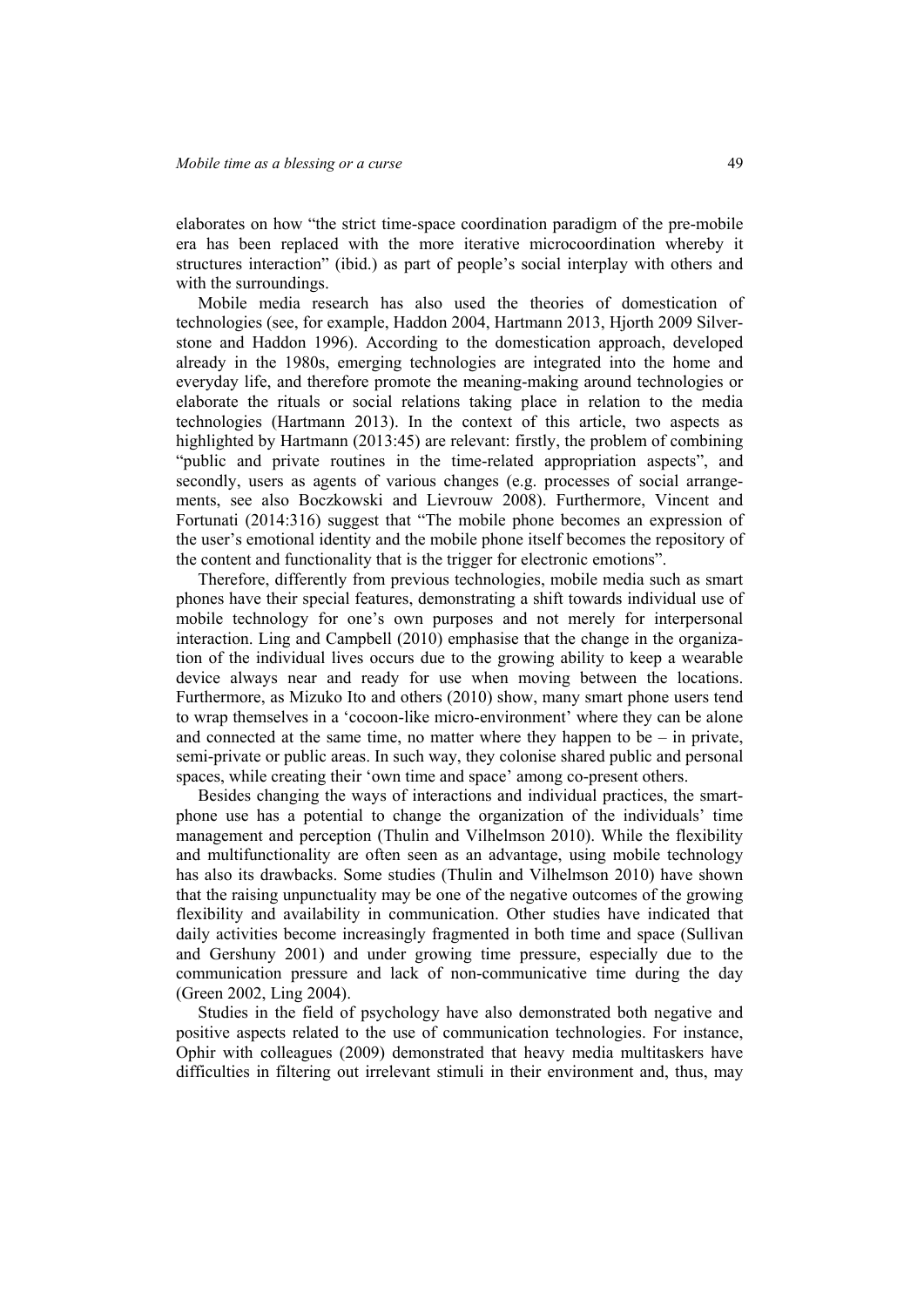have lower ability to concentrate. Some more recent studies, however, have shown that the use of smartphone apps for social media predicts increase in social capital (Cho 2015). This applies most pertinently to young users.

#### *1.4. Research problem: mobile generations and beyond*

This study takes the point of departure in the generation theory by Karl Mannheim (1952 [1927/1928]) and the concept of 'generational time' as introduced by Michael Corsten (1999), based on Mannheim's legacy. According to the concept of generational time, understood mainly through a structure of mental opportunities, a social generation comes into actuality only when the people united by 'their time' share certain 'basic intentions' and/or 'principles of construction', which "serve as a framework of orientation towards their collective opportunity structure of experienced events" (Corsten 1999:255).

We assume that usage of smartphones and the related communication conventions, common to a generation group, may form a certain generational perception of social time. Previous studies on 'media generations' (Bolin 2014, Bolin and Westlund 2009, Kalmus et al. 2013) have shown that the use of media and communication technologies varies between generations, and the related communication conventions, ways of interaction and other lifeworld practices follow the same pattern.

This article focuses on the usage of smartphones as a wide-spread practice in technologically advanced countries. Nevertheless, we consider that many people still opt for non-usage or very limited use of smartphones or mobile services due to various psychological and/or socio-economic reasons. Studies (e.g. Annafari et al. 2013) have concluded that two major socio-economic factors have remained significant in explaining non-usage of mobile phone services in developed countries – age and household income.

Based on the results of previous studies, we presume that different groups adapt differently to changed temporal structures: while time accelerates for some, it may decelerate, or remain about the same, for others. Our study aims to explore how shared perceptions of smartphone use vary between age groups. Further, we analyse the role of other socio-demographic factors and perceptions of personal time and time use in forming the social imaginaries of smartphone use.

### **2. Data and methods**

The paper employs data from the 5th round of the representative population survey "Me. The World. The Media", carried out by the Institute of Social Studies, University of Tartu, and Saar Poll market research company at the end of 2014. The survey covered the Estonian population aged between 15 and 79 with a total sample size of 1503 (1028 respondents completed the questionnaire in Estonian and 475 in Russian). A proportional model of the general population and multistep probability random sampling was used. To alleviate the differences between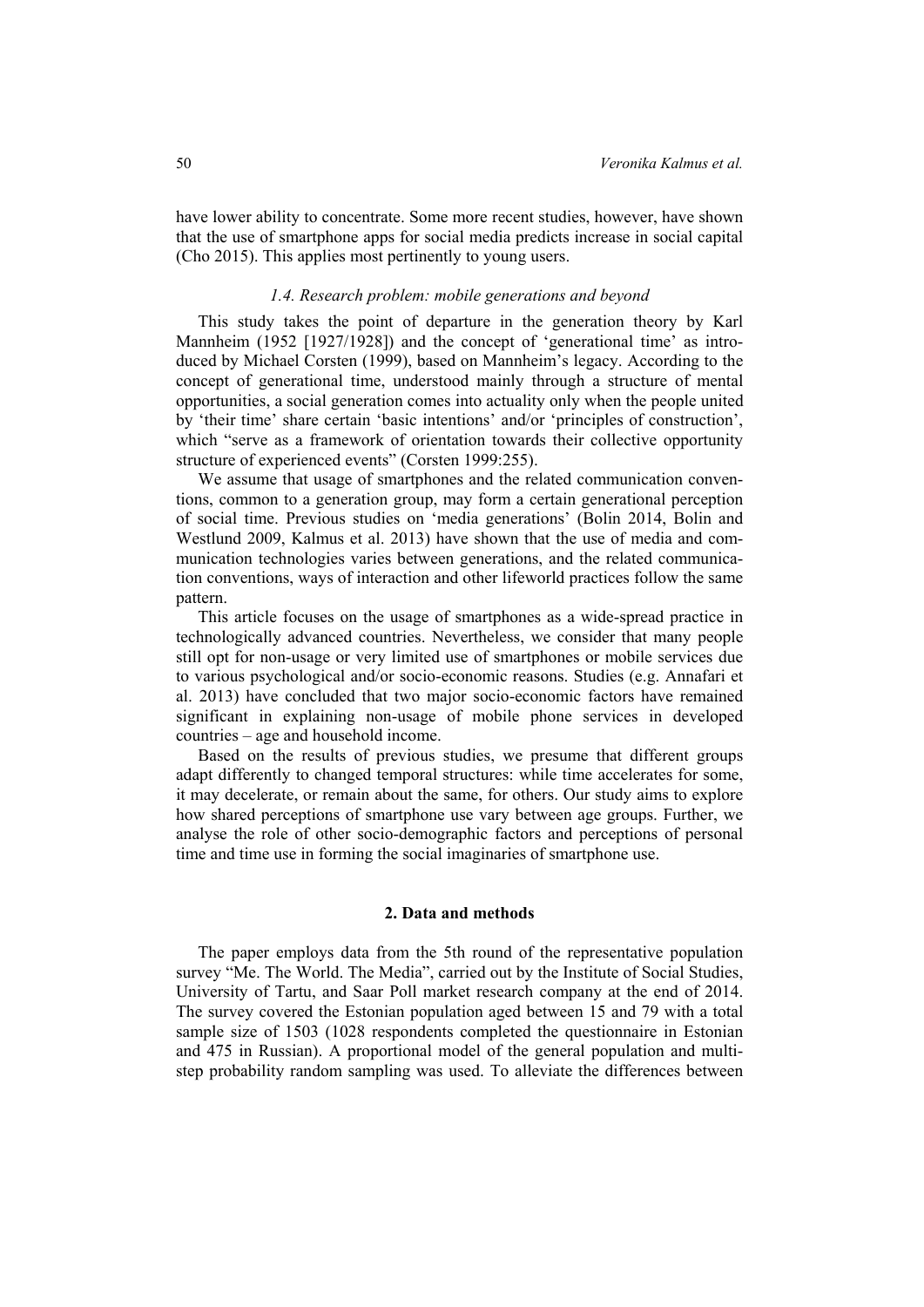the representative population model (based on the demographic statistics) and the sampling outcome, the data were weighted by the main socio-demographic attributes (gender, age, ethnicity, and place of residence). The survey covered, among other items, attitudes towards changes in Estonia during the past ten years, values, political and civic participation, usage of time, media use, life-styles, and life conditions. A self-administered questionnaire, combined with an interview, was used.

This article focuses only on smartphone users  $(n = 573)$ . For analysing intergenerational differences in the perceptions of smartphone use, the sample was split into six groups, representing age cohorts rather than delineating social generations in Mannheim's (1952 [1927/1928]) sense. The cut-off points in the continuum of birth years were, to a great degree, chosen for statistical reasons to construct the age groups of comparable size, appropriate for multidimensional statistical analysis. Nevertheless, we considered that the notion of a generation as a socially constructed category depends, according to Mannheim and many other theorists, on the existence of shared generational identity and self-consciousness. The survey "Me. The World. The Media" included questions about the length of one's perceived generation (in years). While the largest group of respondents perceived ten years as the most appropriate amplitude for their generation, the length of one's perceived generation grew with an increasing age, ranging from six years (predominant among 15–20 year olds) to 20 years (among 71–79 year olds). Based on these considerations, we constructed the age groups as follows:

- 15–21 year olds ( $n = 111$ ; 19% of smartphone users; born between 1993 and 1999, and grown up in the period after Estonia regained independence; mainly secondary school or university students);
- 22–28 year olds ( $n = 142$ ; 25% of smartphone users; born between 1986 and 1992, with their formative years falling in the period after Estonia regained independence; mainly those having recently entered the labour market);
- 29–34 year olds ( $n = 80$ ; 14% of smartphone users; born between 1980 and 1985, and having experienced diverse social circumstances during their formative years; mainly engaged in work and raising children);
- $\bullet$  35–44 year olds (n = 92; 16% of smartphone users; born between 1970 and 1979, with their formative years falling mostly in the Soviet period; mainly engaged in work and raising children);
- 45–54 year olds ( $n = 87$ ; 15% of smartphone users; born between 1960 and 1969, with their formative years in the Soviet period; mainly engaged in work);
- 55–79 year olds ( $n = 60$ ; 11% of smartphone users, born between 1935 and 1959, with their formative years in the Soviet period; many of them pensioners).

Besides age as the main independent variable, we used several socio-demographic control variables in the analysis: *gender* (1 = male; 2 = female); *ethno-*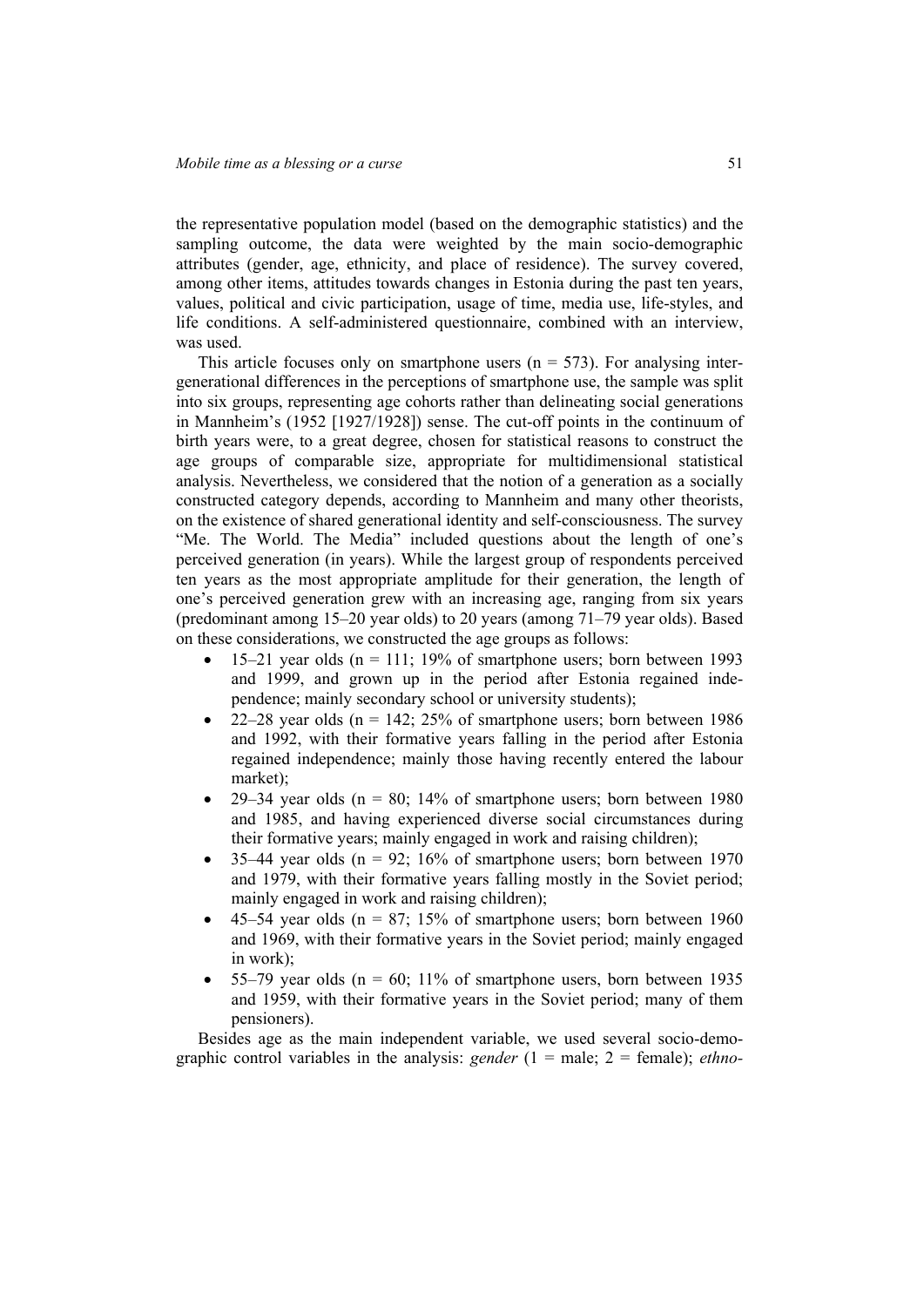*linguistic group* (1 = Estonian-speakers, 2 = Russian-speakers), *education* (1 = primary education … 14 = higher education with doctoral degree); *income* (1 = less than 60 euros  $\ldots$  12 = more than 1000 euros in month per household member); *occupational position* (1 = unemployed ... 14 = owner of a company); *self-estimated social status* (1 = low stratum … 5 = high stratum), *number of children under 18* (numeric variable). All control variables were standardised prior to the analysis.

The analysis employs a set of novel and original indicators, developed by the research team of the project "Acceleration of Social and Personal Time in the Information Society: Practices and Effects of Mediated Communication" at the Institute of Social Studies, University of Tartu. Two groups of indicators are used in this study:

- A module of 14 positive and negative statements regarding the use of smartphones, inspired by previous theoretical studies (Agger 2011), and measured on a 5-point scale ( $5 =$ totally agree  $\dots$  1 = totally disagree). The statements begin with the phrase 'Due to smartphones…' (see Table 1).
- Five index variables about perception of personal time and time use: *perceived lack of time* (consisting of five indicators: time one can use as one pleases; the frequency of having perceived the lack of time; work load hindering practising pleasing activities; feeling always busy and unable to do everything; having no time when one does not have to be available); *multitasking* (frequency of doing different activities simultaneously; feeling that one is mostly doing several things simultaneously); *attempts to reorganise one's time use* (25 indicators of activities one has tried to allocate more time to at the expense of other activities); *time spent on work and education* (time spent on work or subsidiary earnings; time spent on learning, self-education or reading special literature); *time spent on media use* (watching TV; searching for information on the internet and following online news; reading newspapers and magazines).

First, we used principal-component factor analysis with Varimax rotation technique<sup>2</sup> to reveal underlying relationship patterns among the statements on smartphone use. To compare six age groups in terms of their perceptions of smartphones, we calculated individual factor scores and analysed the mean scores across age groups. The relationships between the imaginaries of smartphones, generation groups, and perceptions of personal time and time use were explored by using generalised linear regression analysis.

l

<sup>&</sup>lt;sup>2</sup> We used principal component analysis (PCA) instead of exploratory factor analysis (EFA) on the grounds of aiming to test empirically the hypothesis based on theoretical assumptions. In the case of non-orthogonal Oblimin rotation, the correlations between the factors remained below .32, meaning that there was less than 10% of overlap in the variance among factors. Due to the relatively low correlations between the factors (see the suggestions by Tabachnick and Fidell 2007) and our aim to obtain simple and well-interpretable factors (through maximising the loadings of variables on a particular factor while preserving the relative independence of factors), we opted to use an orthogonal rotation technique.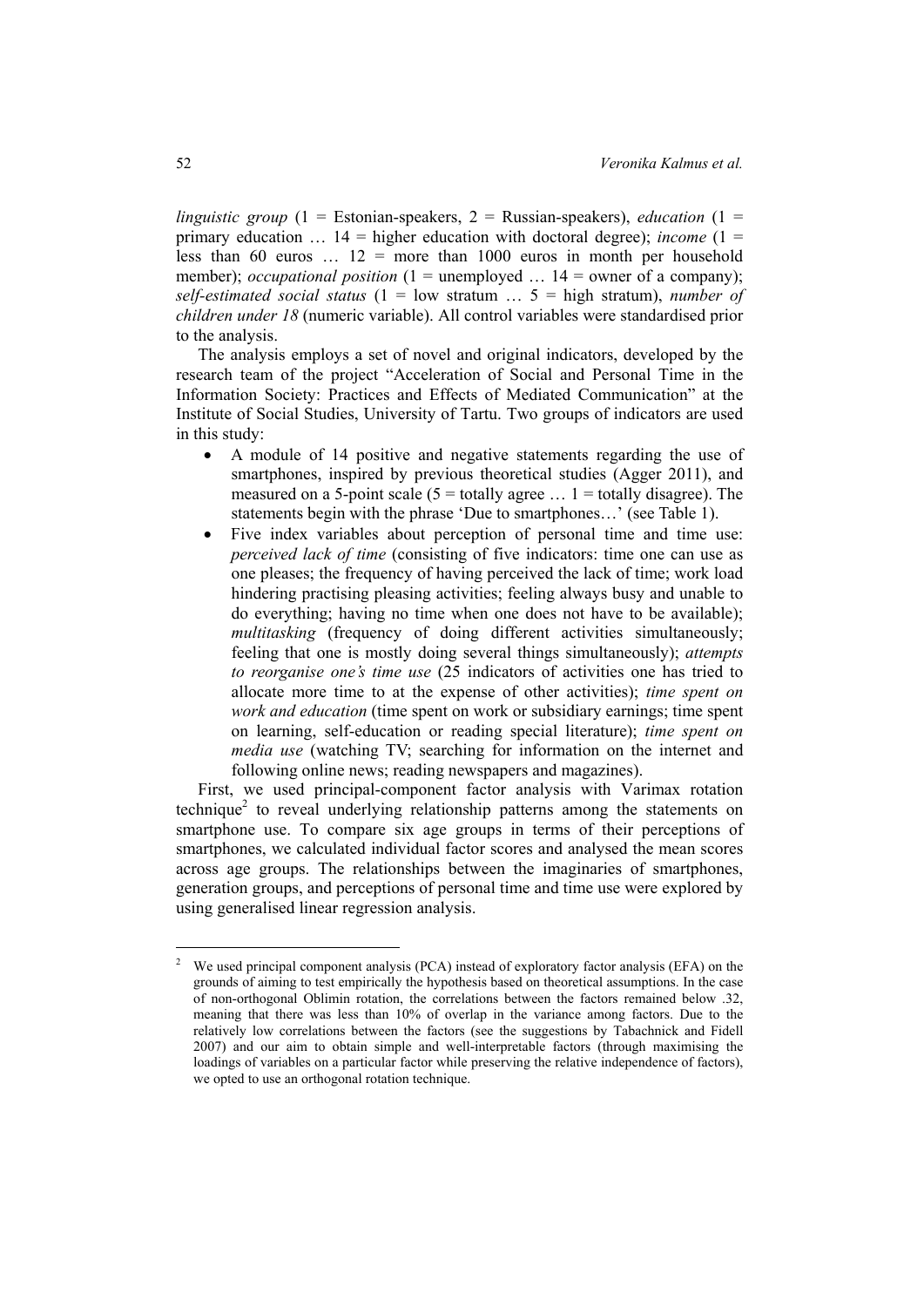### **3. Results**

### *3.1. Imaginaries of smartphone use*

In presuming that underlying relationship patterns among the statements about smartphone use refer to imaginaries of smartphones, we used principal-component factor analysis with Varimax rotation. The criterion of eigenvalues above one suggested a 3-component model (explaining 62% of the total variance). The results (see Table 1) reveal a clear and well interpretable factor structure (with

**Table 1. Factor loadings of the statements regarding the use of smartphones\*** 

| Due to smartphones                                     | $F1$ :        | $F2$ :     | F3:             |  |
|--------------------------------------------------------|---------------|------------|-----------------|--|
|                                                        | Expanding     | Vanishing  | Changing        |  |
|                                                        | flexibility   | boundaries | social identity |  |
|                                                        | and diverse   | and foci   | and             |  |
|                                                        | opportunities |            | communication   |  |
|                                                        |               |            | conventions     |  |
|                                                        |               |            |                 |  |
| 1. It is possible to use time much more flexibly as    | .807          |            |                 |  |
| I always have access to the internet.                  |               |            |                 |  |
| 2. I have better opportunities to know more of the     | .750          |            |                 |  |
| events around me and in the world.                     |               |            |                 |  |
| Spatial boundaries disappear as I have access<br>3.    | .737          |            |                 |  |
| to the internet everywhere.                            |               |            |                 |  |
| My life is significantly better organised, the<br>4.   | .719          |            |                 |  |
| phone helps me a lot in planning everyday life.        |               |            |                 |  |
| My life is substantially more versatile as I can<br>5. | .713          |            | .317            |  |
| engage simultaneously in different activities          |               |            |                 |  |
| and communicate with different people.                 |               |            |                 |  |
| 6. I have better opportunities for being connected     | .679          |            |                 |  |
| with intimates and friends.                            |               |            |                 |  |
| 7. Boundaries between public and private               |               | .854       |                 |  |
| information disappear.                                 |               |            |                 |  |
| Boundaries between work and leisure time dis-<br>8.    |               | .845       |                 |  |
| appear, it is impossible to disengage oneself          |               |            |                 |  |
| from work.                                             |               |            |                 |  |
| 9. It is impossible to really focus on anything        |               | .807       |                 |  |
| 10. I feel that I have no more time for activities     |               | .585       | .430            |  |
| important to me as I spend too much time on            |               |            |                 |  |
| surfing the internet.                                  |               |            |                 |  |
| 11. I live more in the present moment, I have less     |               |            | .763            |  |
| need to think about things that happened in the        |               |            |                 |  |
|                                                        |               |            |                 |  |
| past.                                                  |               |            |                 |  |
| 12. I feel that I belong to a certain group, I never   |               |            | .751            |  |
| feel myself alone.                                     |               |            |                 |  |
| 13. I feel that I have no more sufficient need for     |               |            | .744            |  |
| face-to-face communication with people                 |               |            |                 |  |
| important to me.                                       |               |            |                 |  |
| 14. Former face-to-face communication customs          |               | .336       | .664            |  |
| and manners are no more valid.                         |               |            |                 |  |

Principal component analysis with Varimax rotation.

\*\* Higher loadings in a factor are marked with bold. Factor loadings lower than .3 are excluded from the table.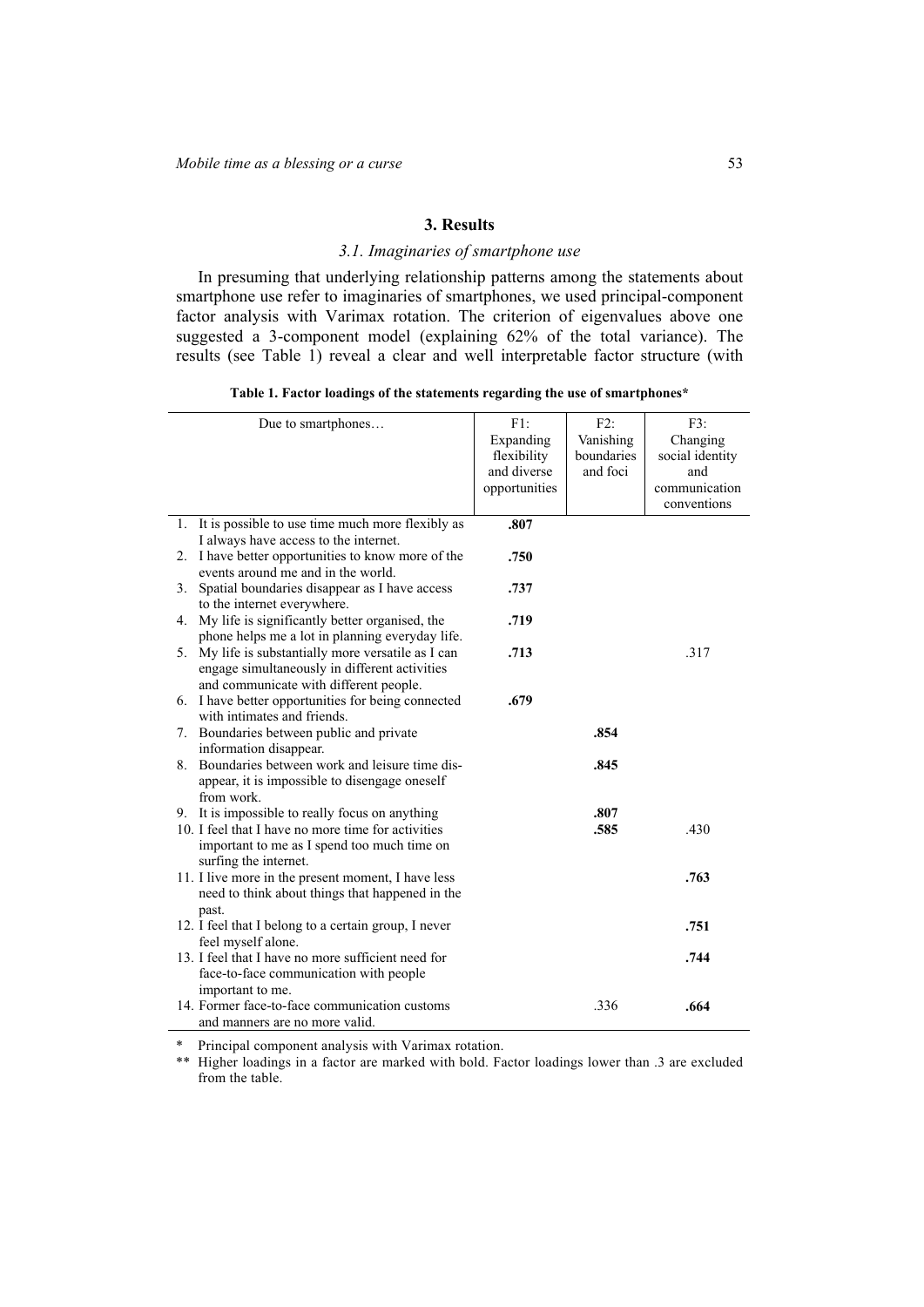only three variables being multidimensional, i.e. having factor loadings higher than .3 in more than one component). We also tested the factor structure by the KMO and Bartlett tests, both indicating the high reliability of the 3-factor model  $(KMO = .818; Bartlett test p < .001).$ 

Factor 1 (having the highest explanatory power, 33%) involves six positive statements focusing mainly on smartphones as devices enhancing and diversifying one's life and opportunities: enabling more flexible use of time and overcoming spatial boundaries, and offering multitasking options and better opportunities for organising one's life and for being informed and connected with intimates and friends. Accordingly, we labelled this factor as *Expanding flexibility and diverse opportunities.*

Factor 2 comprises four critical statements regarding the use of smartphones such as disappearing boundaries between private and public, and between work and leisure, concentration difficulties and lack of time for significant activities. One more statement has a high loading in this factor, referring to the invalidity of former face-to-face communication customs that can also be interpreted as a negative consequence of smartphone use. Based on the content of the main constituting variables we labelled this factor as *Vanishing boundaries and foci.* 

Factor 3 involves four more or less neutral statements related to perceived changes in one's time horizon, identity and social interactions: a firmer anchoring in the present, stronger feelings of social belonging, a lesser need for face-to-face communication, and invalidity of former communication customs. One more variable, referring to opportunities for communicating with various people, is related to this factor. In search for a common denominator, we named the third factor as *Changing social identity and communication conventions.*

Subsequently, we saved the individual factor scores for each component, and used the analysis of variance (ANOVA) for comparing the average levels of internalization of smartphone imaginaries among different age groups (see Figure 1).

Factor 1, *Expanding flexibility and diverse opportunities*, was almost linearly related to age, being most characteristic of the youngest group (15–21 year olds), followed closely by the group of 22–28 year olds, and then decreasing gradually with growing age (the statistical significance of the difference in mean values is, however, not very high:  $F = 2.818$ ,  $p < .05$ ). This factor is also characterised by the highest within-group deviation in two oldest age cohorts: for instance, a very small group of 71–79 year olds smartphone users  $(n = 8)$  expressed almost the same level of the positive perception of the device as the youngest respondents did.

A bit surprisingly, three youngest age groups (particularly 15–21 year olds) were also most cognizant of the negative aspect, *Vanishing boundaries and foci* in the smartphone era, while three older cohorts, especially 45–54 year olds, expressed significantly lower levels of criticism ( $F = 6.9$ ,  $p < .001$ ) towards the bound-collapsing and de-focussing potential of smartphones.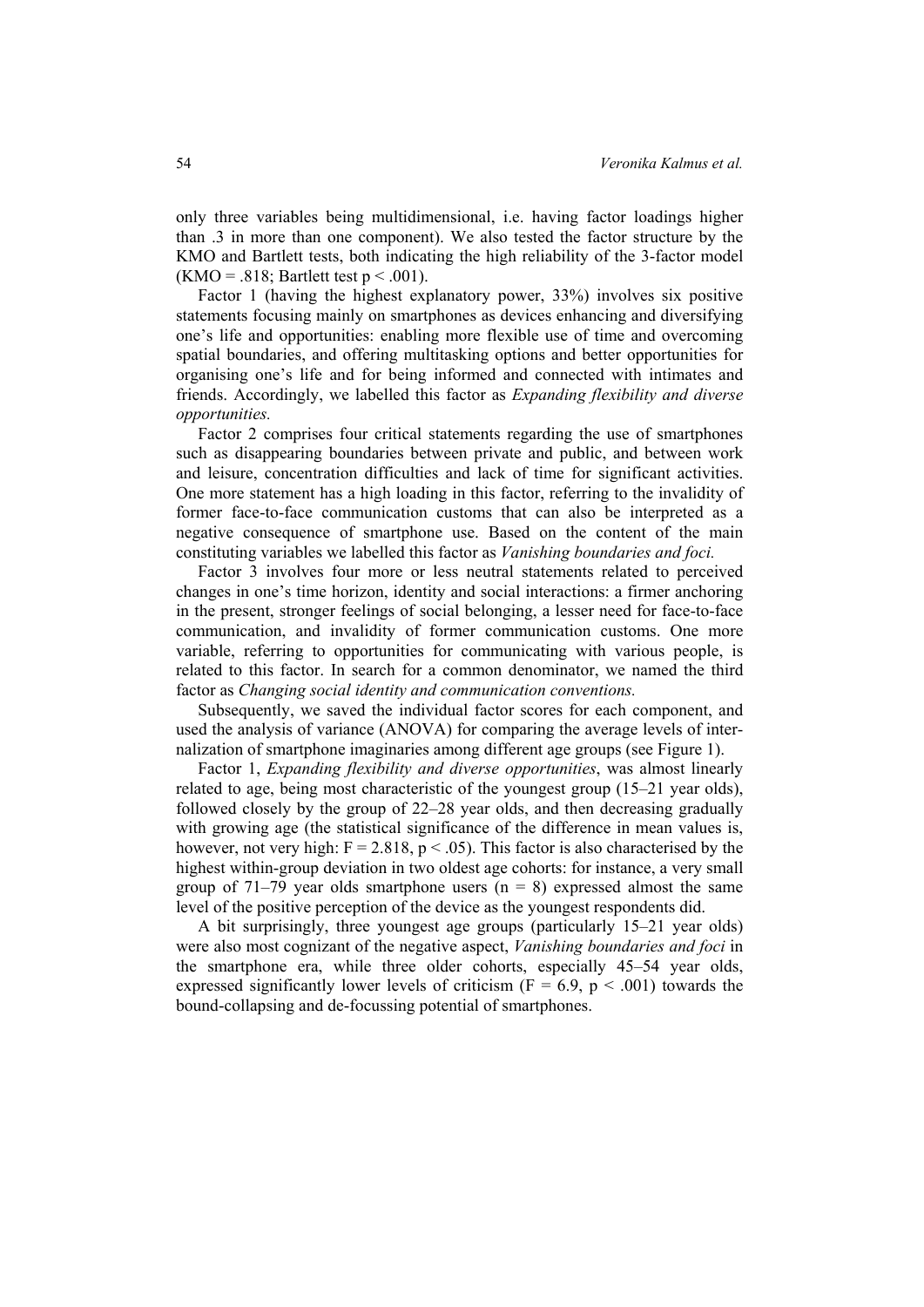

Figure 1. Imaginaries of smartphone use in age groups (mean factor scores with 95% confidence intervals).

Similarly to other factors, *Changing social identity and communication conventions* were most strongly perceived by the youngest smartphone users ( $F =$  $3.552$ ,  $p < .01$ ). Below the average factor scores among older cohorts, particularly 29–44 year olds people, may indicate their relatively stable identity and communication habits that remain unchallenged by yet another new media device.

### *3.2. Predictors of the imaginaries of smartphone use*

In being intrigued by the fact that two youngest generation groups have, to the highest degree, internalised positive as well as critical imaginaries of smartphones, we aimed at analysing the influence of other explanatory variables. We carried out a series of generalised linear regression analysis (GLM) with the factors of smartphone perception as the dependent variables. In addition to age as the main hypothesised predictor, we included other socio-demographic variables and the index variables measuring time perception and time use in the analysis.

As results in Table 2 indicate, the regression models 1 and 2 are quite similar: two main imaginaries of smartphone use are strongly related to age, also when other socio-demographic variables are controlled for. Negative regression coefficients indicate that younger people are more likely to perceive both positive and negative changes related to smartphone use. Furthermore, age is the only socio-demographic variable explaining the variation in *Expanding flexibility and diverse opportunities* and *Vanishing boundaries and foci*.

In the case of Factor 3, age is not a significant predictor. Instead, occupational position, subjectively estimated social status, and number of under-age children in the family are statistically significant in this model. Negative regression coefficients reveal an interesting structural relationship pattern: the lower or less secure one's position in the occupational hierarchy, and the lower one's selfestimated social status, the more one perceives changes in social identities and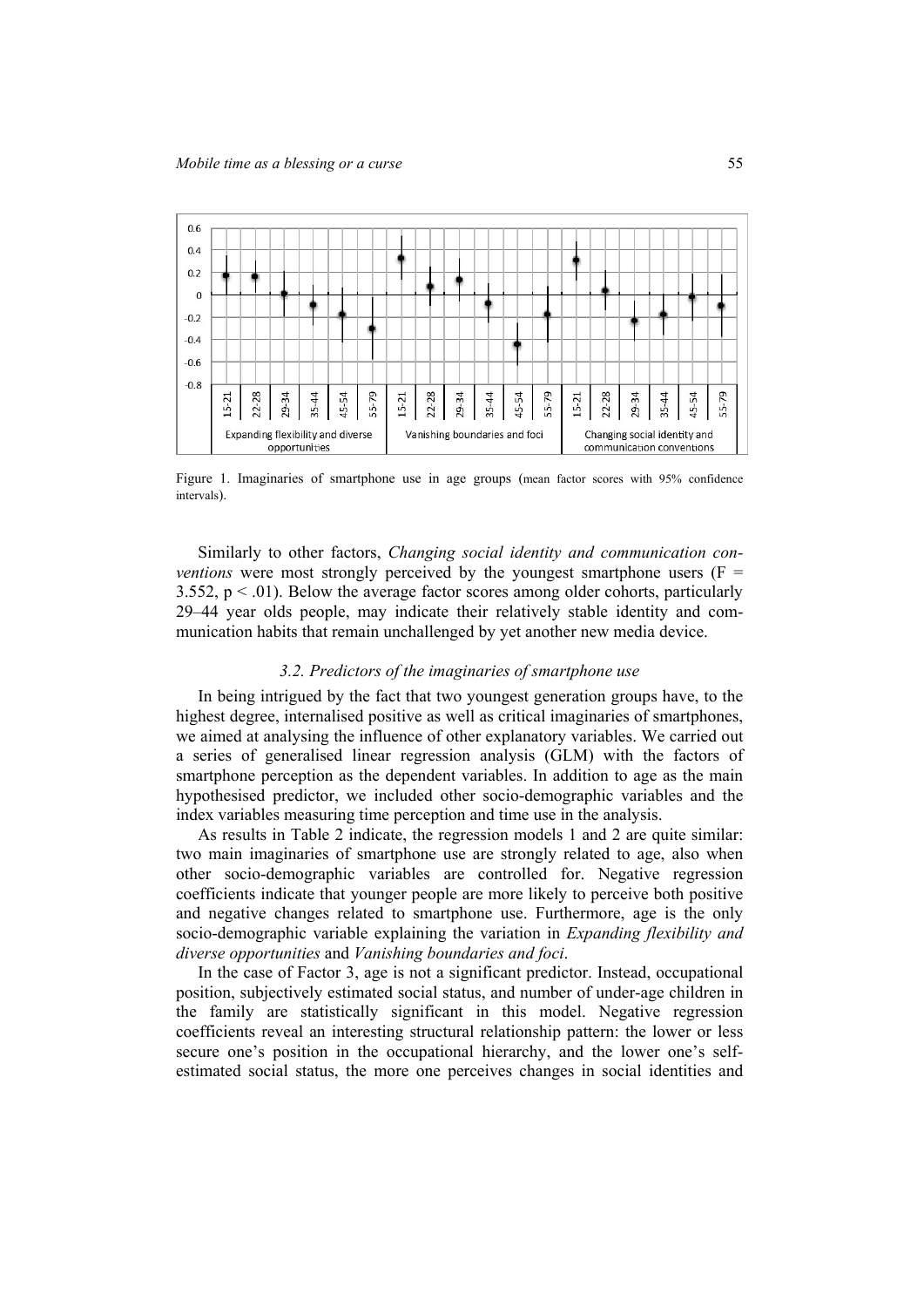communication conventions related to smartphone use. Furthermore, the smaller the numbers of under-age children in the family, the more sensitive people are to changing identities and conventions in the smartphone era. Similarly to age, the predictive power of other socio-demographic variables (such as gender, ethnolinguistic group, education, and income) regarding the third imaginary dimension of smartphone use is statistically not significant.

|                                                               |                                                                                                                   | Model 1:<br>Expanding<br>flexibility and<br>diverse<br>opportunities       |                                                              | Model 2:<br>Vanishing<br>boundaries and<br>foci                               |                                                              | Model 3:<br>Changing social<br>identity and<br>communication<br>conventions       |                                                              |
|---------------------------------------------------------------|-------------------------------------------------------------------------------------------------------------------|----------------------------------------------------------------------------|--------------------------------------------------------------|-------------------------------------------------------------------------------|--------------------------------------------------------------|-----------------------------------------------------------------------------------|--------------------------------------------------------------|
|                                                               |                                                                                                                   | B                                                                          | <b>SE</b>                                                    | B                                                                             | <b>SE</b>                                                    | B                                                                                 | <b>SE</b>                                                    |
| Socio-demographic<br>variables                                | Intercept<br>Age<br>Gender<br>Language<br>Education<br>Income<br>Occupational position<br>Perceived social status | $-.205***$<br>$-.154**$<br>$-.044$<br>.024<br>.020<br>.079<br>.011<br>.064 | .060<br>.060<br>.043<br>.046<br>.045<br>.045<br>.054<br>.052 | $-.190**$<br>$-.202***$<br>.015<br>.024<br>.005<br>$-.019$<br>$-.020$<br>.032 | .061<br>.060<br>.044<br>.046<br>.045<br>.045<br>.054<br>.052 | .086<br>$-.087$<br>$-.003$<br>.078<br>.023<br>$-.031$<br>$-.209***$<br>$-.171***$ | .059<br>.058<br>.042<br>.044<br>.044<br>.043<br>.052<br>.050 |
|                                                               | Number of children under 18                                                                                       | $-.005$                                                                    | .039                                                         | $-.014$                                                                       | .039                                                         | $-.102**$                                                                         | .038                                                         |
| Variables measuring<br>ime perception and<br>use<br>$\bullet$ | Multitasking<br>Perceived lack of time<br>Attempts to reorganise one's                                            | $.147*$<br>$-.012$                                                         | .049<br>.047                                                 | .075<br>.058                                                                  | .050<br>.048                                                 | $-.036$<br>$.103*$                                                                | .048<br>.046                                                 |
|                                                               | time use<br>Time spent on work and<br>education<br>Time spent on media use                                        | .032<br>$-.036$<br>$-.011$                                                 | .038<br>.043<br>.041                                         | .070<br>$-.005$<br>.019                                                       | .038<br>.044<br>.041                                         | $-.078*$<br>$.087*$<br>$.102**$                                                   | .037<br>.042<br>.040                                         |
|                                                               | AIC<br>Likelihood Ratio Chi-Square                                                                                | 1656.687<br>33.487**                                                       |                                                              | 1660.023<br>33.036**                                                          |                                                              | 1626.389<br>66.863***                                                             |                                                              |

**Table 2. Regression analysis of the imaginaries of smartphone use (GLM)** 

 $*_{p}$  < 0.05; \*\*p < 0.01; \*\*\*p < 0.001.

The group of predictors measuring time perception and time use reveals further patterns. The first factor, *Expanding flexibility and diverse opportunities*, is predicted by the index of *multitasking*, indicating logically that the enthusiastic perception of smartphoning is related to a higher level of habitual ability of practising different activities simultaneously. The critical imaginary of smartphones as boundary-collapsing and de-focussing devices is not significantly predicted by any indicators of time use or time perception.

The pattern of regression coefficients in the third model suggests that changes in social identity and communication conventions related to smartphone use tend to be perceived more discernibly by people who spend more time on work and/or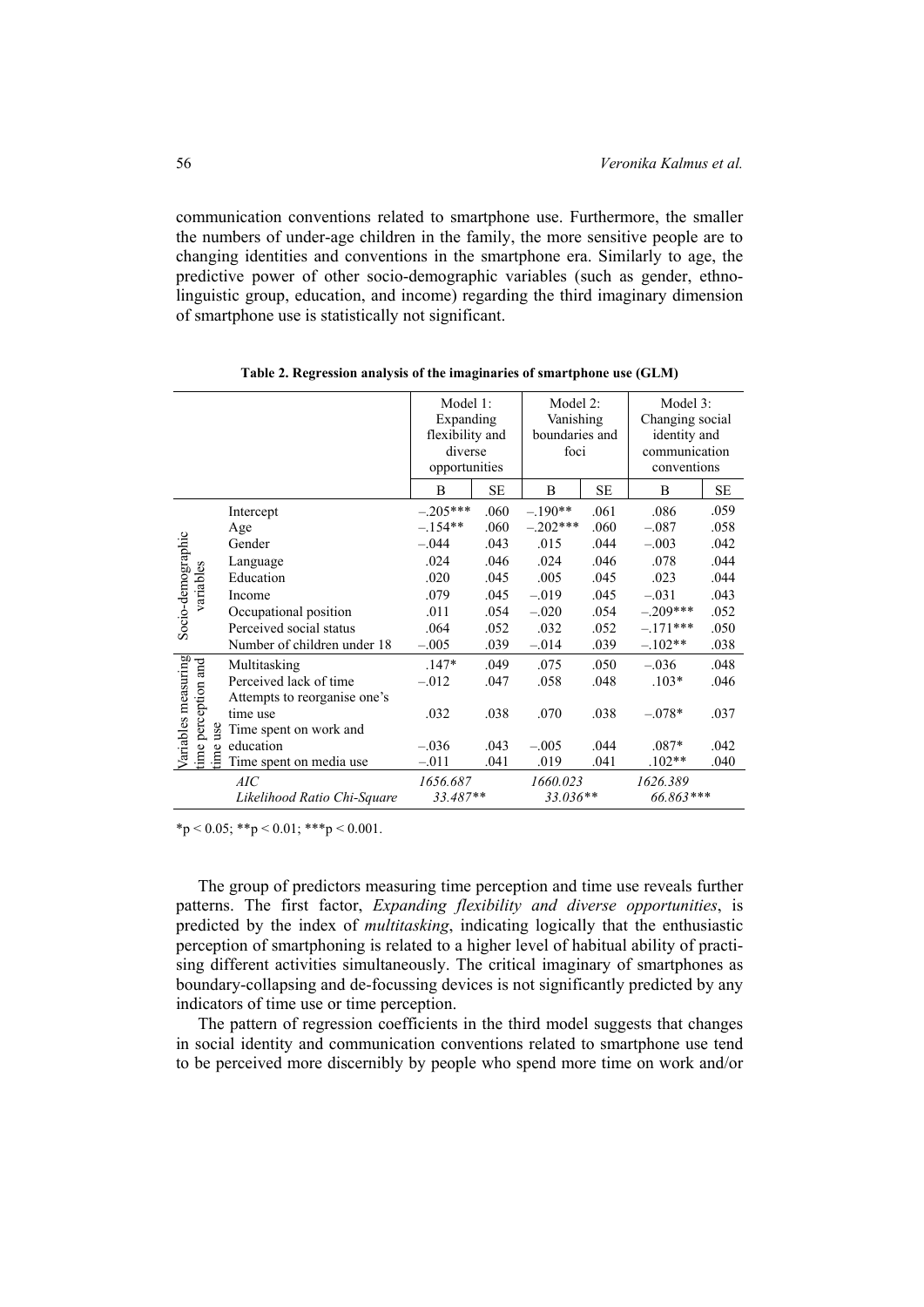education and on media use (particularly on following online news and searching for information on the internet, according to a more detailed analysis), and suffer more from the lack of time. Furthermore, the smartphone users who are more perceptive to changing identity and communication conventions are less agentive in controlling their personal time, that is, in trying to reorganise their time use.

### **4. Discussion**

Although communication *via* smartphones has become a "structural element in society" (Ling 2014:37), we know quite little about the social implications of smartphone use. This article aimed to contribute to filling this gap.

Our analysis indicated that opinions about the role and functions of smartphones in moulding everyday life form coherent and meaningful social imaginaries. The perception of smartphones, according to our analysis, is threedimensional – including *Expanding flexibility and diverse opportunities*, *Vanishing boundaries and foci*, and *Changing social identity and communication conventions*. The first two dimensions express the two poles of the same phenomenon – positive *versus* critical attitudes towards smartphone use.

All dimensions are internalised to a different degree by generation groups. Interestingly, the youngest age groups see the function of smartphones most positively, while being also most cognizant of the negative aspects. Furthermore, age is the strongest predictor of positive as well as negative perceptions of smartphoning. In this sense, Agger's (2011) thesis stating that the social imaginaries of the normal social life in a smartphone era vary generationally was confirmed. The picture, however, is more complex. The youngest smartphone users (15–28 year olds) tend to perceive most strongly the device's contribution to increased flexibility and diversified opportunities, while this perception weakens sharply in older age groups. This trend supports the conceptualization of 'media generations': the youngest age groups (born in 1986–1999) have, indeed, welcomed their 'fresh contacts' (Mannheim 1952 [1927/1928]) with this new media device more enthusiastically, displaying many features attributed to the 'digital generation' or 'digital natives' (cf. Papert 1996, Prensky 2001), including making an extensive use of online media for incessant communication and networking.

The age-related trendline of the second dimension with critical connotations (*Vanishing boundaries and foci*) manifests quite a novel nuance of the hitherto predominantly celebratory discourse of the 'digital natives': younger smartphone users (aged 15–34) in 2014 are the ones who tend to recognise the problems arising from smartphoning such as de-focussing, the fragmentation of activities, and communication pressure, found also in some other studies (Green 2002, Ling 2004, Sullivan and Gersuny 2001). One of the reasons may consist in the very high frequency of smartphoning in younger generations (Madden et al. 2013), even young smartphoners' tendency to score higher on the smartphone overuse scale compared to older users (Rozgonjuk et al. 2016).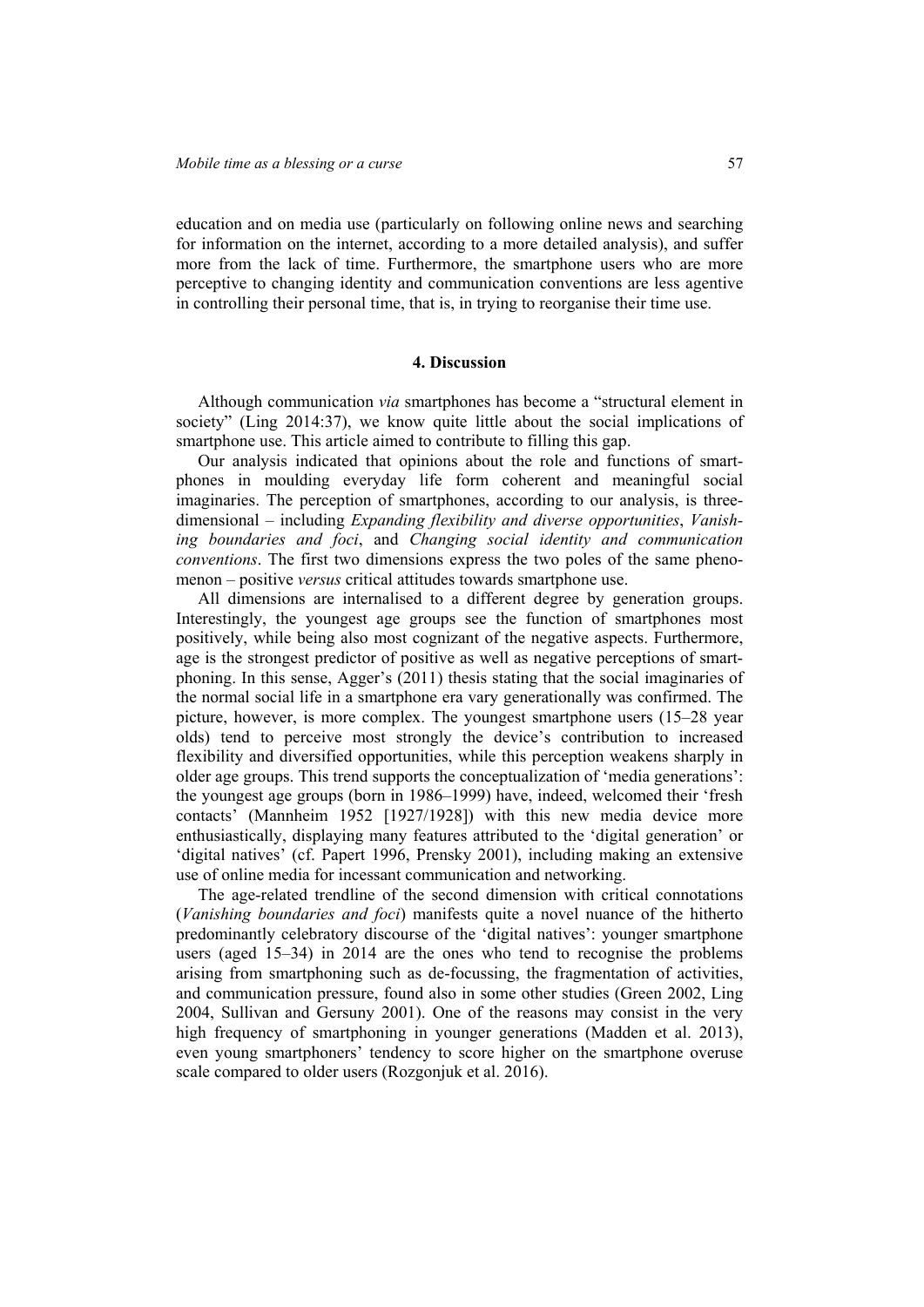Although the third dimension – *Changing social identity and communication conventions* – is significantly and negatively related to age, it is most strongly predicted by lower values of both objective and subjective social status. Moreover, the temporal dimension of the lifeworld – how one uses and perceives personal time – forms a set of significant predictors on the identity and communication factor of smartphoning: the more 'time capital' (Preda 2013) and 'time use capability' (Vihalemm and Lauristin 2017) one has, the less one perceives the effect of smartphoning on their identity and communication conventions, being more immune to such influence on the integrity of their selfhood. Indirectly, the negative correlation between this imaginary of smartphones and the occupational position supports the same conclusion: entrepreneurs, managers and creative workers tend to have more time use agency, making them less dependent on the demands of a new technological device. The number of under-age children as a significant negative predictor of the third factor probably manifests an effect of parenting 'native smartphoners' (as we may call this generation) – being more deeply engaged in and familiar with their lifeworld and the related communication conventions.

As a general conclusion we state that perceptions of smartphones are related to generational belonging as well as personal time and time use capability. In answering the question in the title of the paper we suggest that mobile time can be a blessing and a curse at the same time. Even the youngest generations acknowledge both positive and negative aspects of smartphoning, and benefiting emotionally and cognitively more from this device depends on individuals' capability of multitasking and using their time capital efficiently.

A limitation of this study lies in the fact that only those respondents who reported the ownership of a smartphone were asked the questions about the use of these devices. While this decision was justified in methodological terms (the questions about perception of changes related to smartphone use from those having had no personal experiences with these devices would have resulted in many missing variables), it led to a reduced sample size and did not enable comparisons with those not using smartphones. Future studies could aim at comparing the imaginaries of smartphones among users and non-users. Furthermore, conducting a study with a larger sample size would enable finer inter-group comparisons, particularly in older age groups where smartphone use is less prevalent.

### **Acknowledgements**

The preparation of this paper was supported by the grants from the Estonian Research Council (ETF 9308 and PUTJD570), the Estonian Ministry of Education and Research (IUT 20-38) and European Union through the Seventh Framework Programme (Marie Curie grant agreement number 626601).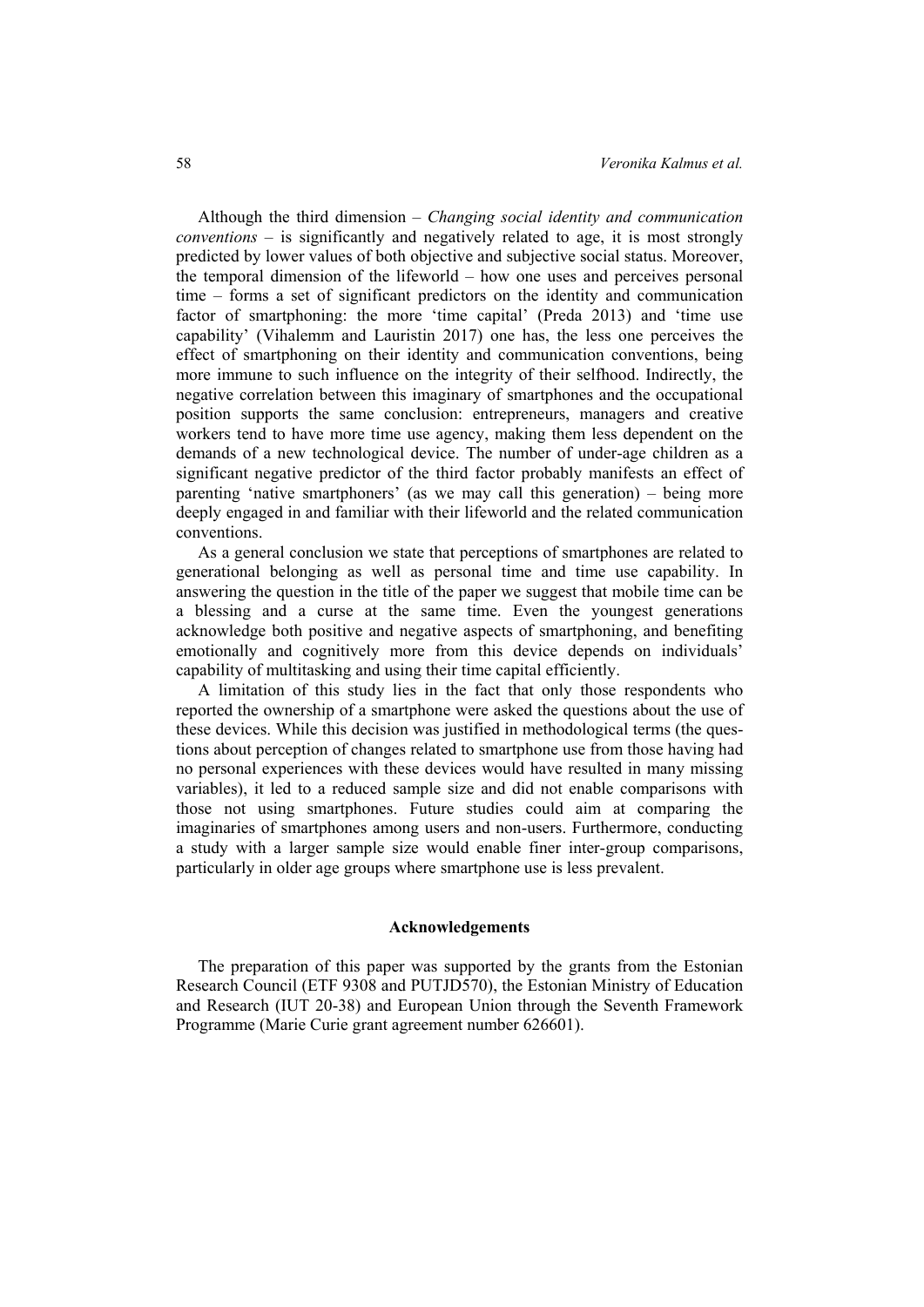Addresses: Veronika Kalmus Institute of Social Studies University of Tartu Lossi 36 51003 Tartu, Estonia E-mail: veronika.kalmus@ut.ee Tel.: +372 56 623 583

Anu Masso Institute of Social Studies, University of Tartu Estonia Chair of Sociology / Social Networks ETH Zürich, Zürich, Switzerland E-mail: anu.masso@ut.ee

Signe Opermann Institute of Social Studies University of Tartu, Estonia E-mail: signe.opermann@ut.ee

Karin Täht Department of Psychology University of Tartu Tartu, Estonia E-mail: karin.taht@ut.ee

#### **References**

- Adam, Barbara (2003) "Reflexive modernization temporalized". *Theory, Culture & Society* 20, 2, 59–78.
- Agger, Ben (2011) "iTime: labor and life in a smartphone era". *Time & Society* 20, 1, 119–136. https://doi.org/10.1177/0961463X10380730
- Annafari, Mohammad T., Ann-Sofie Axelsson, and Erik Bohlin (2013) "A socio-economic exploration of mobile phone service have-nots in Sweden". *New Media & Society* 16, 3, 415–433. http://journals.sagepub.com/doi/10.1177/1461444813487954
- Askegaard, Søren (2010) "Experience economy in the making: hedonism, play and coolhunting in automotive song lyrics". *Consumption Markets & Culture* 13, 4, 351–371.
- Boczkowski, Pablo and Leah A. Lievrouw (2008) "Bridging STS and communication studies: scholarship on media and information technologies". In Edward J. Hackett, Olga Amsterdamska, Michael E. Lynch and Judy Wajcman, eds. *New handbook of science and technology studies*. 3rd ed., 951–977. Cambridge: MIT Press.
- Bolin, Göran (2014). *Media generations: experience, identity and mediatised social change*. London and New York: Routledge.
- Bolin, Göran and Oscar Westlund (2009) "Mobile generations: the role of the mobile in the shaping of swedish media generations". *International Journal of Communication* 3, 108–124.
- BinDhim, Nasser F., Kevin McGeechan, and Lyndal Trevena (2014) "Who uses smoking cessation apps? A feasibility study across three countries via smartphones". *JMIR mHealth and uHealth* 2, 1, e4.
- Campbell, Scott W. and Richard Ling (2010) "Conclusion: mobile communication in space and time – furthering the theoretical dialogue". In Richard Ling and Scott W. Campbell, eds *The*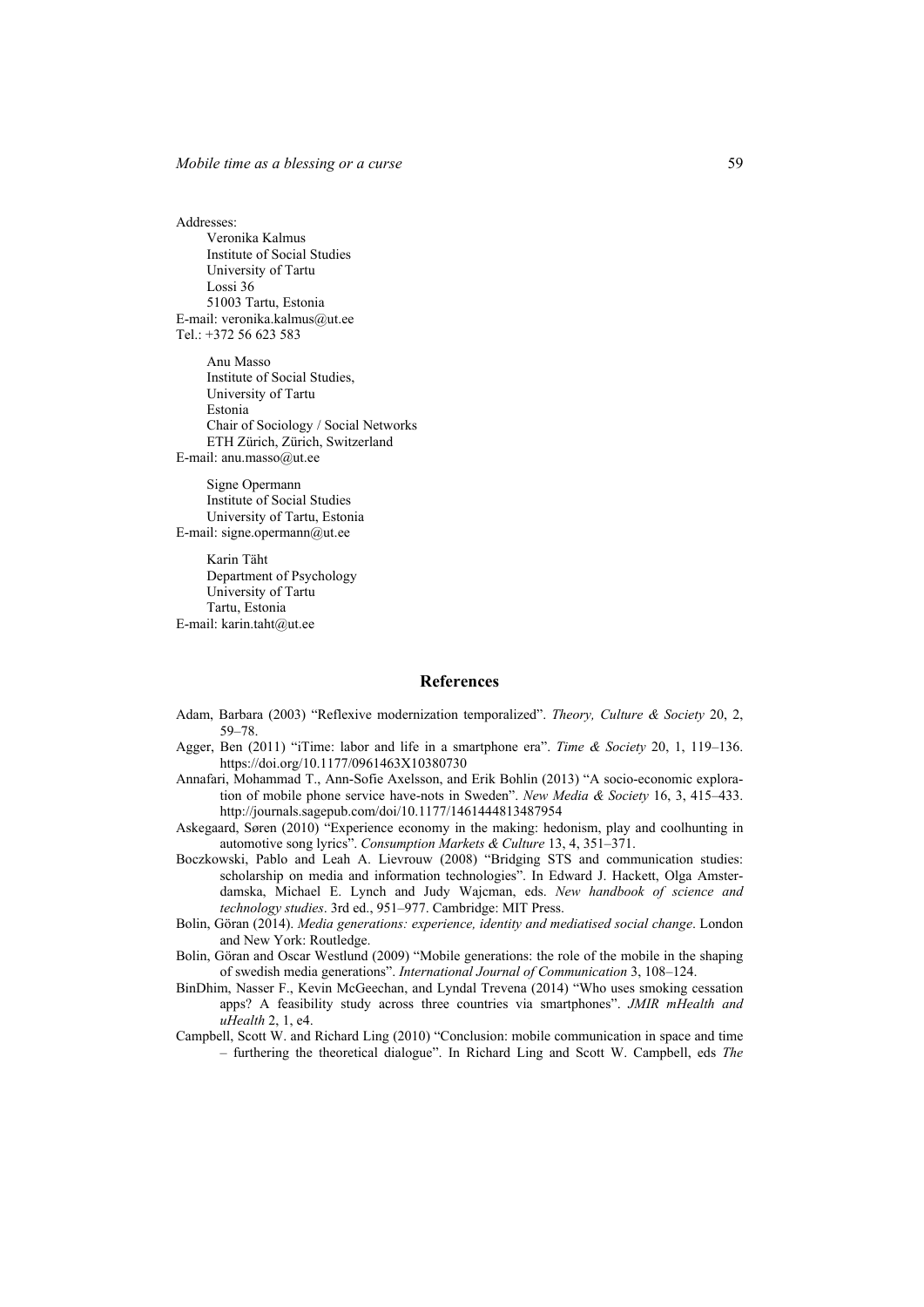*reconstruction of space and time: mobile communication practices*, 251–260. New Brunswick and London: Transaction Publishers.

- Castells, Manuel (1996) *The rise of the network society*. Oxford and Malden, Mass.: Blackwell Publishers.
- Castells, Manuel, Mireia Fernandez-Ardevol, Jack Linchuan Qiu, and Araba Sey (2007*) Mobile communication and society: a global perspective*. Cambridge: MIT Press.
- Cho, Jaehee (2015) "Roles of smartphone app use in improving social capital and reducing social isolation: cyberpsychology". *Behavior, and Social Networking* 18, 6, 350–355.
- Cisco Visual Networking Index (2017) *Global mobile data traffic forecast update, 2016–2021.* [White Paper.] Available online at <http://www.cisco.com/c/en/us/solutions/collateral/ service-provider/visual-networking-index-vni/mobile-white-paper-c11-520862.html>. Accessed on May 11, 2017.
- Corsten, Michael (1999) "The time of generations". *Time & Society* 8, 2–3, 249–272.
- Dholakia, Nikilesh, Ian Reyes, and Jennifer K. Bonoff (2015) "Mobile media: from legato to staccato, isochronal consumptionscapes". *Consumption Markets & Culture* 18, 1, 10–24.
- Giddens, Anthony (1991) *Modernity and self-identity: self and society in the late modern age.* Cambridge: Polity Press.
- Green, Nicola (2002) "On the move: technology, mobility, and the mediation of social time and space". *The Information Society* 18, 4, 281–292.
- Gronmo, Sigmund (1989) "Concepts of time: some implications for consumer research". In Thomas K. Srull, ed. *NA - advances in consumer research.* Vol. 16, 339–345. Provo, UT: Association for Consumer Research.
- Haddon, Leslie (2004) *Information and communication technologies in everyday life: a concise introduction and research guide.* Oxford: Berg.
- Hartmann, Maren (2013) "From domestication to mediated mobilism". *Mobile Media & Communication* 1, 1, 42–49.
- Hassan, Robert (2009) *Empires of speed: time and the acceleration of politics and society*. Leiden and Boston: Brill.
- Harvey, David (1990) *The condition of postmodernity. an enquiry into the origins of cultural change*. Oxford, Cambridge: Blackwell.
- Hjorth, Larissa (2009) "Domesticating new media: a discussion on locating mobile media". In Gerard Goggin and Larissa Hjorth, eds. *Mobile technologies: from telecommunications to media*, 143–160. New York and London: Routledge.
- Ito, Mizuko, Daisuke Okabe, and Ken Anderson (2010) "Portable objects in three global cities: the personalization of urban places". In Richard Ling and Scott W. Campbell, eds. *The reconstruction of space and time: mobile communication practices*, 67–87. Brunswick and London: Transaction Publishers.
- Janelle, Donald G. (1969) "Spatial reorganization: a model and concept". *Annals of the Association of American Geographers* 59, 348–64.
- Kalmus, Veronika, Anu Masso, and Marju Lauristin (2013) "Preferences in media use and perception of inter-generational differences among age groups in Estonia: a cultural approach to media generations". *Northern Lights: Film & Media Studies Yearbook* 11, 1, 15–34. https://doi.org/10.1386/nl.11.1.15\_1
- Kraut, Robert, Michael Patterson, Vicki Lundmark, Sara Kiesler, Tridas Mukophadhyay, and William Scherlis (1998) "Internet paradox: a social technology that reduces social involvement and psychological well-being?" *American psychologist* 53, 9, 1017.
- Kwon, Min, Joon-Yeop Lee, Wang-Youn Won, Jae-Woo Park, Jung-Ah Min, Changtae Hahn, Xinyu Gu, Ji-Hye Choi, and Dai-Jin Kim (2013) "Development and validation of a smartphone addiction scale (SAS)". *PloS one* 8, 2, e56936.
- Lash, Scott (2002) *Critique of information*. London: Sage.
- Ling, Richard (2004) *The mobile connection: the cell phone's impact on society.* San Francisco: Morgan Kaufman.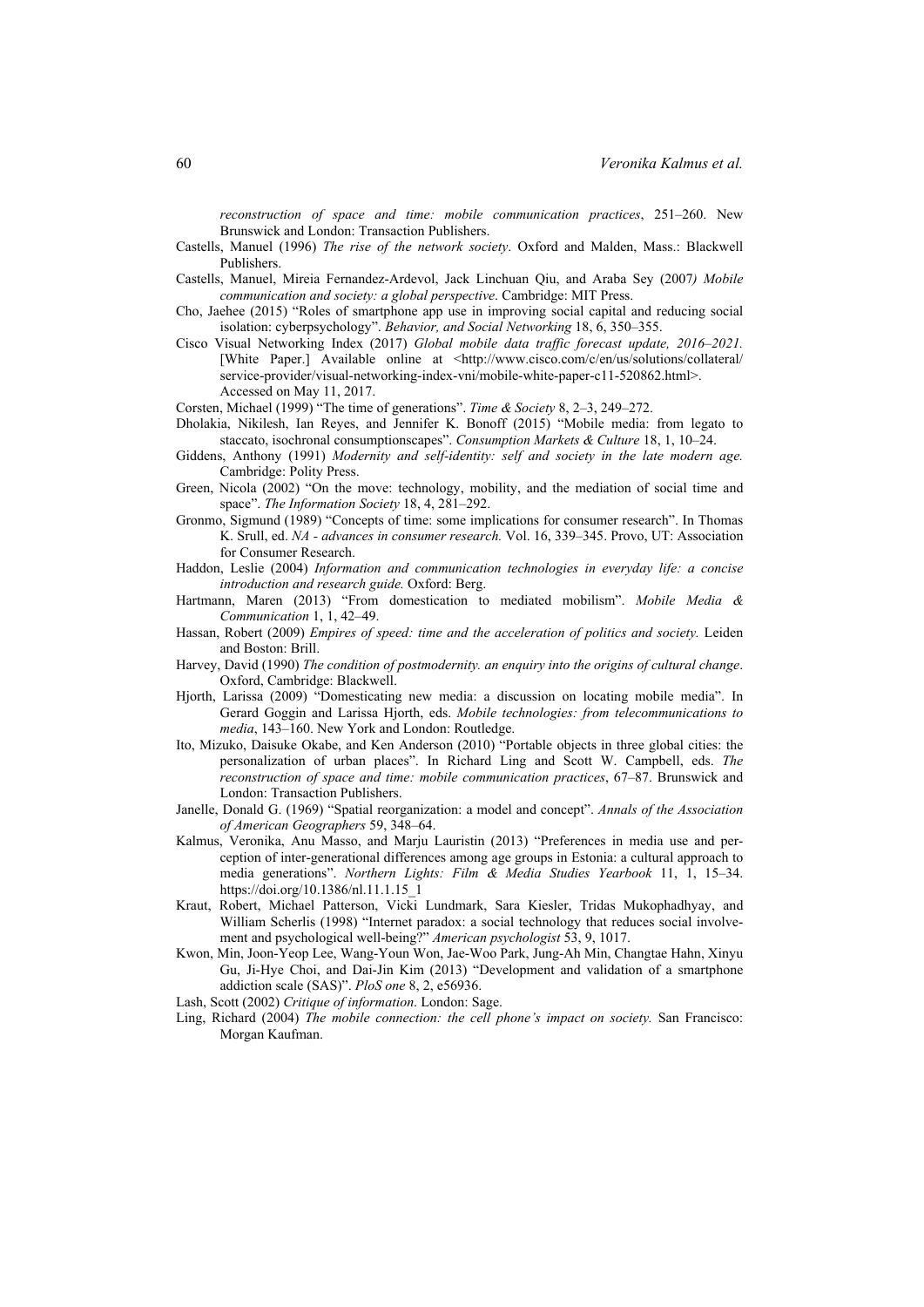- Ling, Richard (2014) "Theorizing mobile communication in the intimate sphere". In Gerard Goggin and Larissa Hjorth, eds. *The Routledge companion to mobile media,* 32–41. New York: Routledge.
- Ling, Richard and Scott W. Campbell, eds. (2010) *The reconstruction of space and time: mobile communication practices*. New Brunswick and London: Transaction Publishers.
- Madden, Mary, Amanda Lenhart, Maeve Duggan, Sandra Cortesi, and Urs Gasser (2013) *Teens and technology 2013.* Washington, DC: Pew Internet & American Life Project.
- Mannheim, Karl (1952 [1927/1928]) "The problem of generations". In Karl Mannheim, ed. *Essays on the sociology of knowledge*, 276–322. London: Routledge and Kegan Paul.
- Mückenberger, Ulrich (2011) "Time abstraction, temporal policy and the right to one's own time". *KronoScope* 11, 1–2*,* 66–97.
- Ophir, Eyal, Clifford Nass, and Anthony D. Wagner (2009) "Cognitive control in media multitaskers". *Proceedings of the National Academy of Sciences* 106, 37, 15583–15587.
- Papert, Seymour (1996) *The connected family: bridging the digital generation gap*. Atlanta: Longstreet Press.
- Prensky, Marc (2001) "Digital natives, digital immigrants part 1". *On the Horizon* 9, 5, 1–6.
- Preda, Marian (2013) "Time capital and social gravity: two new concepts for sociology of time". In Bianca Maria Pirani and Thomas S. Smith, eds. *Body and time: bodily rhythms and social synchronization in the digital media society,* 21–38. Cambridge: Cambridge Scholars Publishing.
- Rosa, Hartmut (2005) "The speed of global flows and the pace of democratic politics". *New Political Science* 27, 4, 445–459.
- Rosa, Hartmut (2013) *Social acceleration: a new theory of modernity.* New York: Columbia University Press.
- Rozgonjuk, Dmitri, Valdur Rosenvald, Sven Janno, and Karin Täht (2016) "Developing a shorter version of the Estonian Smartphone Addiction Proneness Scale (E-SAPS18)". *Cyberpsychology: Journal of Psychosocial Research on Cyberspace* 10, 4, article 4. http://dx.doi.org/10.5817/CP2016-4-4.
- Scheller, Mimi and John Urry (2016) "Mobilizing the new mobilities paradigm". *Applied Mobilities* 1, 1, 10–25.
- Scheuerman, William E. (2009) "Citizenship and speed". In Hartmut Rosa and William E. Scheuerman, eds. *High-speed society: social acceleration, power and modernity*, 287–305. Philadelphia: Penn State University Press.
- Silverstone, Roger and Leslie Haddon (1996) "Design and the domestication of information and communication technologies: technical change and everyday life". In Robin Mansell and Roger Silverstone, eds. *Communication by design: the politics of information and communication technologies,* 44–47. Oxford: Oxford University Press.
- Sorokin, Pitirim A. and Robert K. Merton (1937) "Social time: a methodological and functional analysis". *The American Journal of Sociology* 5, 615–629.
- Sullivan, Oriel and Jonathan Gershuny (2001) "Cross-national changes in time-use: some sociological (hi)stories re-examined". *The British Journal of Sociology* 52, June, 331–347.
- Székely, Levente (2015) "The typology of multitasking activity". *European Journal of Communication* 30, 2, 209–225.
- Tabachnick, Barbara G. and Linda S. Fidell (2007) *Using multivariate statistics*. 5th ed. Boston: Pearson/Allyn and Bacon.
- Thulin, Eva and Bertil Vilhelmson (2010) "Mobile phones: transforming the everyday social communication practice of urban youth". In Richard Ling and Scott W. Campbell, eds. *The reconstruction of space and time through mobile communication practices,* 137–158. New Brunswick: Transaction.
- Tomlinson, John (2007) *The culture of speed: the coming of immediacy*. Thousand Oaks and London: Sage.
- Vihalemm, Triin and Marju Lauristin (2017) "Ajakasutussuutlikkus ja kihistumine Eesti ühiskonnas". [Time use capability and stratification in Estonian society.] In Peeter Vihalemm, Marju Lauristin, Veronika Kalmus and Triin Vihalemm, eds. *Eesti ühiskond kiirenevas ajas:*